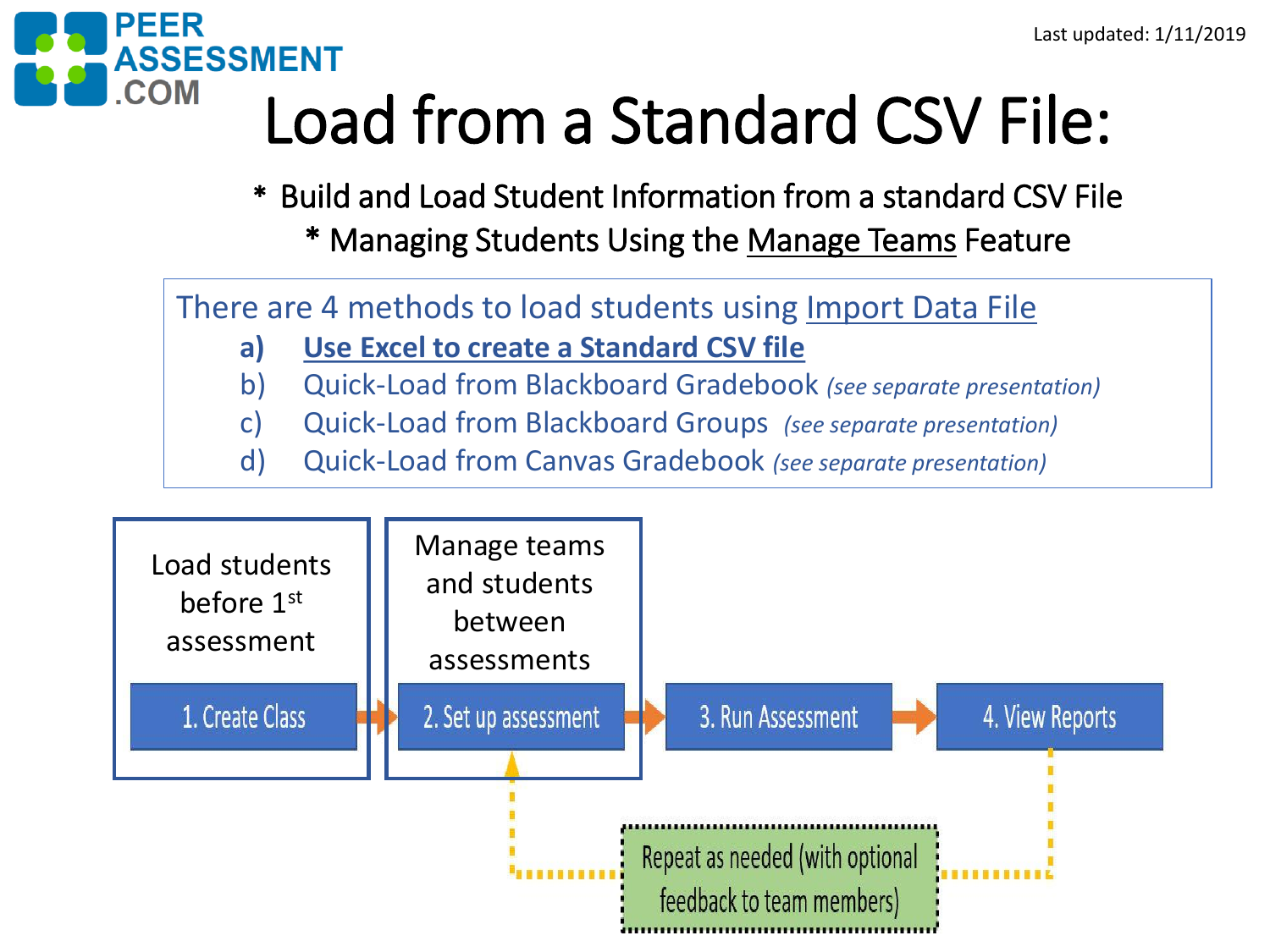

# A. Preparing to Build Your Student file

If you use Blackboard or Canvas, please see the Quick-Load options designed for these LMS

- The easiest way to build a student file is by starting from an available electronic listing of your students
	- Can you export the gradebook from your Learning Management System (eg. Desire2Learn, Moodle, etc)?
	- Can you download a class roster from your Student Management System?
- If you can obtain a listing, open it in Excel
	- You will need Name and Email address (Student ID is optional)
	- Then clean up the spreadsheet:
		- Remove all unnecessary columns
		- Move the First and Last names into separate columns (do NOT use the middle name)
		- Make sure you have the full Email addresses
			- If you only have the username (to the Left of the **@**), you will need to add the student's school domain (to the Right of the **@**).
- If you don't have an electronic listing of your students, you will need to enter the information by hand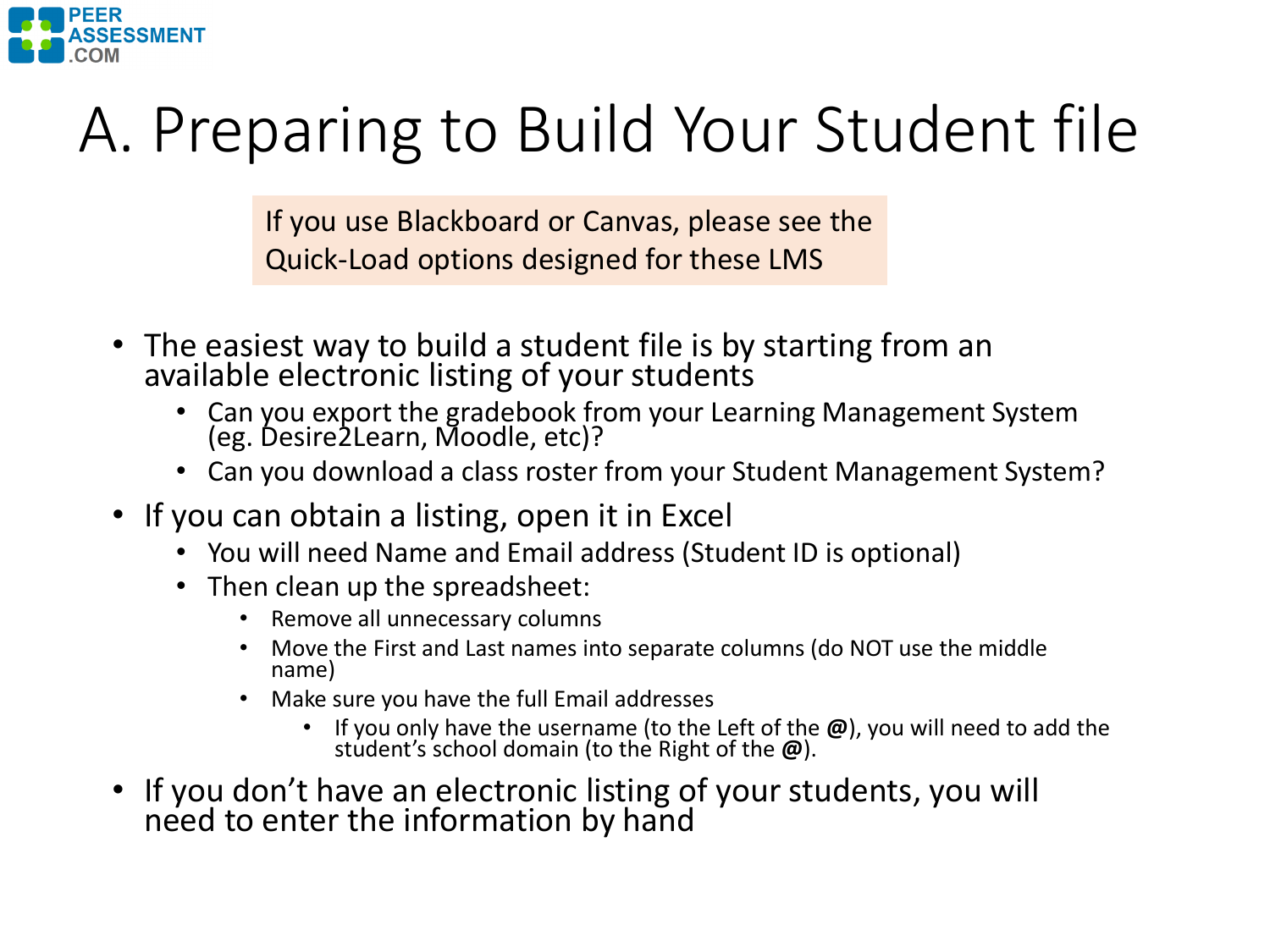

# B) Building Your Student File in Excel

**Your final file s[hould look like this:](mailto:LiamHill@college.edu)**

| Z. | Α                 | В                |                        | D           |                  |                  |
|----|-------------------|------------------|------------------------|-------------|------------------|------------------|
|    | <b>First Name</b> | <b>Last Name</b> | Email                  | <b>Team</b> | <b>StudentID</b> |                  |
|    | Bill              | Smith            | BillSmith@college.edu  | Team-A      | 12345            | <b>These two</b> |
| 3  | Susan             | Jones            | SusanJones@college.edu | Team-A      | 23456            | columns are      |
|    | <b>Kim</b>        | Steele           | KimSteele@college.edu  | Team-A      | 34567            | optional         |
|    | Jane              | <b>Anders</b>    | JaneAnders@college.edu | Team-B      | 45678            |                  |
| 6  | Liam              | Hill             | LiamHill@college.edu   | Team-B      | 67890            |                  |
|    |                   |                  |                        |             |                  |                  |

### **Steps to Build the CSV File:**

- 1. Create Excel Spreadsheet
- 2. Enter column labels in Row 1 (A-E)
	- First Name, Last Name, Email, *Team, StudentID*
	- Remove any other columns from spreadsheet
- 3. Start Students in Row 2
- 4. Save your spreadsheet as a CSV file
	- Change 'SAVE AS TYPE' to 'CSV (Comma Delimited) (\*.csv)'

### **Need to Know:**

- **Names** separate First & Last. Do not include Middle.
- **Email** -- must be the full student's school email account
- **Team** optional to include in this file
	- You may assign student to teams using the 'Manage Teams' feature
- **StudentID** optional
- No blank rows or columns inside of the data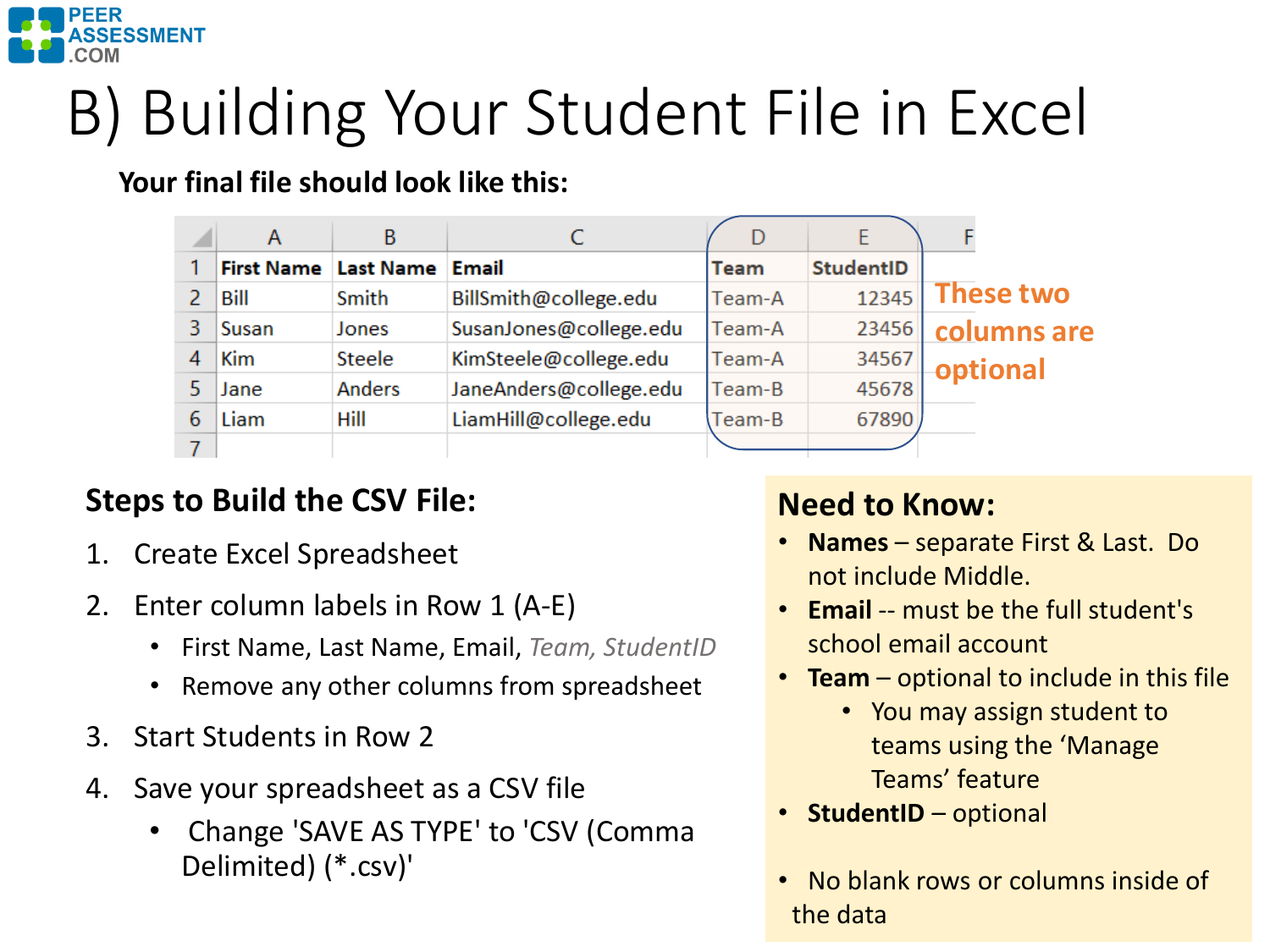

### C) Load Students using Import Data File

- 1. On the Class Details Page
	- After Class Information and Payment Type have been Saved
- 2. Click Import Data File
	- Choose Standard CSV
	- Browse, Select File
	- Press Import Data File

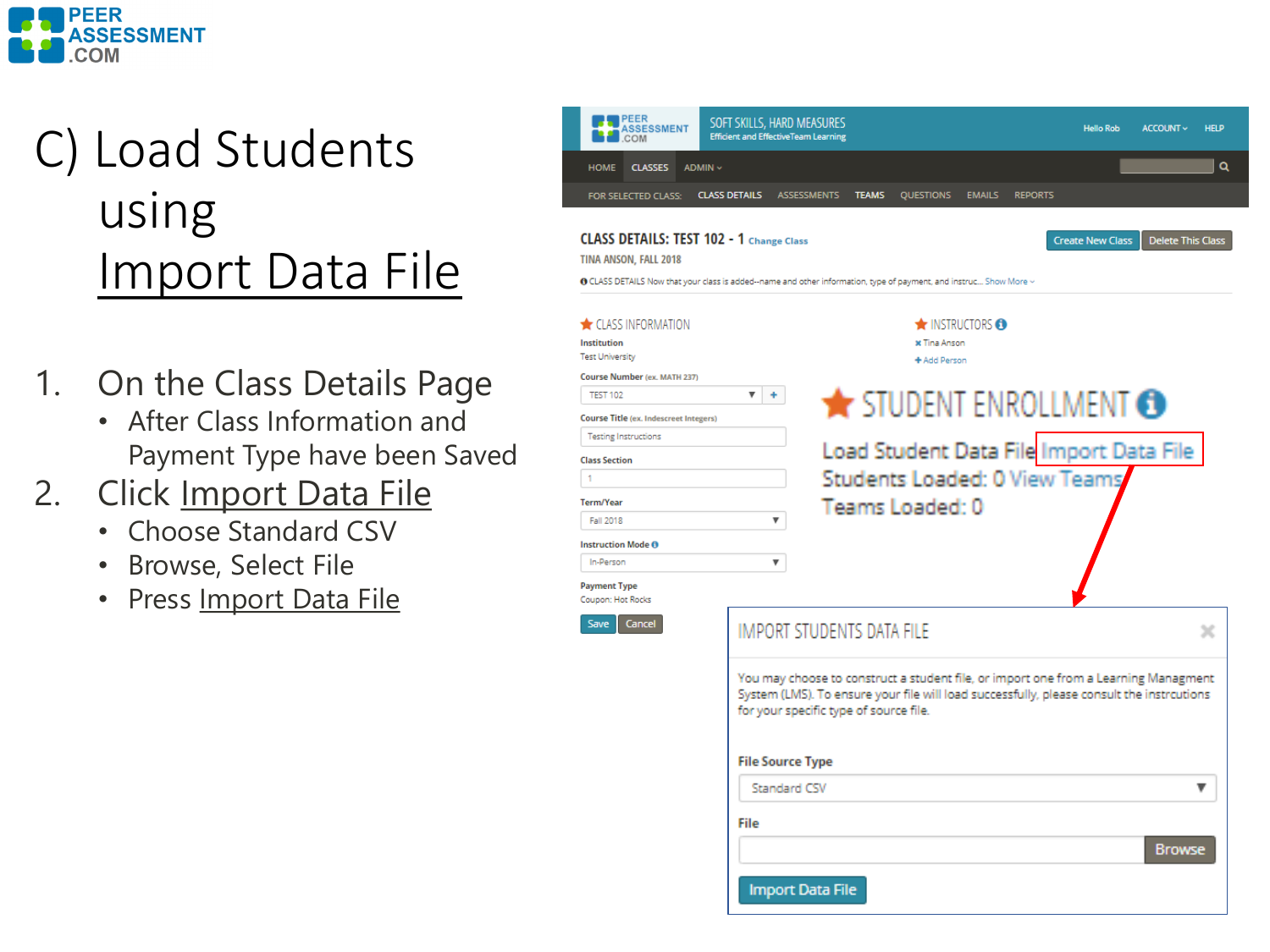

## D) Review data: Confirm & Import

| <b>TINA ANSON, FALL 2018</b>                                                                                                                                                                             | TEST 102 - 1: CONFIRM STUDENT IMPORTChange Class |  |                   |                  | <b>Create New Class</b> |  |  |  |
|----------------------------------------------------------------------------------------------------------------------------------------------------------------------------------------------------------|--------------------------------------------------|--|-------------------|------------------|-------------------------|--|--|--|
| <b>Team</b>                                                                                                                                                                                              | Email                                            |  | <b>First Name</b> | <b>Last Name</b> | School Id               |  |  |  |
| Team-A                                                                                                                                                                                                   | BillSmith@boisestate.edu                         |  | Bill              | Smith            | 12345                   |  |  |  |
| Team-A                                                                                                                                                                                                   | SusanJones@boisestate.edu                        |  | Susan             | Jones            | 23456                   |  |  |  |
| Team-A                                                                                                                                                                                                   | KimSteele@boisestate.edu                         |  | Kim               | Steele           | 34567                   |  |  |  |
| Team-B                                                                                                                                                                                                   | JaneAnders@boisestate.edu                        |  | lane              | Anders           | 45678                   |  |  |  |
| Team-B                                                                                                                                                                                                   | LiamHill@boisestate.edu                          |  | Liam              | Hill             | 67890                   |  |  |  |
| Confirm & Import<br>Cancel<br>STUDENT ENROLLMENT<br>Result:<br><b>Class Details Page</b><br>Load Student Data File Import Data File<br>Students Loaded: 5 View Teams   Clear Students<br>Teams Loaded: 2 |                                                  |  |                   |                  |                         |  |  |  |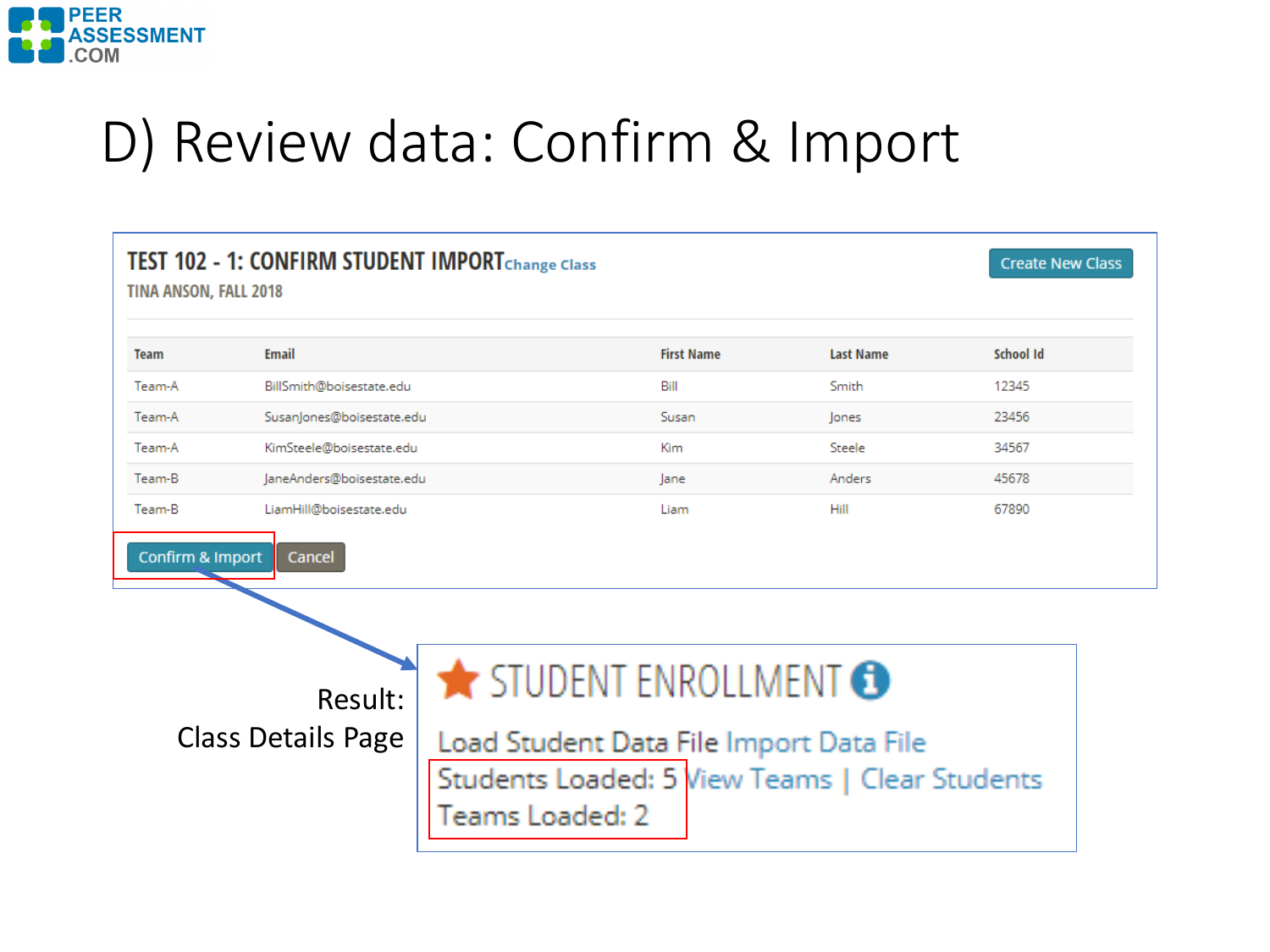

### Managing Teams and Students after Loading

Use Manage Teams to adjust your Teams & Students

- Assign students to teams if Teams were not in your Load File
- Add or remove students as enrollments change
- Between Assessments, change the teams and team rosters

### Assessments Page

| <b>DASHBOARD</b>                                                                                                                                             | <b>CLASSES</b>                                   | ADMIN ~                 |  |  |                                              |                                                                             |                      |  |  |
|--------------------------------------------------------------------------------------------------------------------------------------------------------------|--------------------------------------------------|-------------------------|--|--|----------------------------------------------|-----------------------------------------------------------------------------|----------------------|--|--|
| <b>ASSESSMENTS</b><br>ART 100 - 002 (NELSON, FALL 2018)<br><b>REPORTS</b><br><b>CLASS</b>                                                                    |                                                  |                         |  |  |                                              |                                                                             |                      |  |  |
| <b>ASSESSMENTS</b><br><b>Back</b><br>● ASSESSMENTS Here you will build each of the assessments to run in your class. Your assessments can a Show More $\vee$ |                                                  |                         |  |  |                                              |                                                                             |                      |  |  |
| Assessment 1                                                                                                                                                 | + New Assessment<br>Assessment 2<br>Assessment 3 |                         |  |  |                                              |                                                                             |                      |  |  |
| <b>ASSESSMENT STATUS: SCHEDULED</b><br><b>COMPLETED: 0/8</b><br>the control of the control of                                                                |                                                  |                         |  |  |                                              | 主 TEAMS FOR ASSESSMENT #3<br><b>Manage Teams</b><br><b>View Team Roster</b> |                      |  |  |
| ASSESSMENT SCHEDULE                                                                                                                                          |                                                  |                         |  |  |                                              | <b>Team: Blue Team</b><br>Paul Baxter                                       | Assessment Completed |  |  |
| <b>Start Date</b><br>$\overline{\mathscr{L}}$                                                                                                                | 2/16/2019 - 6:30am MST                           |                         |  |  |                                              | <b>Duncan Daniels</b><br>Amy Parker                                         |                      |  |  |
| Reminder Date 1<br>$\overline{\mathscr{L}}$                                                                                                                  |                                                  | 2/18/2019 - 6:30am MST  |  |  |                                              | <b>Wendy Turner</b>                                                         |                      |  |  |
| Reminder Date 2<br>☞                                                                                                                                         |                                                  | 2/20/2019 - 5:00pm MST  |  |  |                                              | <b>Team: Red Team</b>                                                       | Assessment Completed |  |  |
| <b>End Date</b><br>$\overline{d}$                                                                                                                            |                                                  | 2/22/2019 - 11:55pm MST |  |  |                                              | <b>Brandon Edwards</b>                                                      |                      |  |  |
| E ASSESSMENT OPTIONS<br><b>Manage Questions</b>                                                                                                              |                                                  |                         |  |  | Sarah Johnson<br>Julie Smith<br>David Wilson |                                                                             |                      |  |  |
| <b>Manage Email Messages</b><br><b>Report Distribution:</b>                                                                                                  |                                                  |                         |  |  |                                              |                                                                             |                      |  |  |

Automatically distribute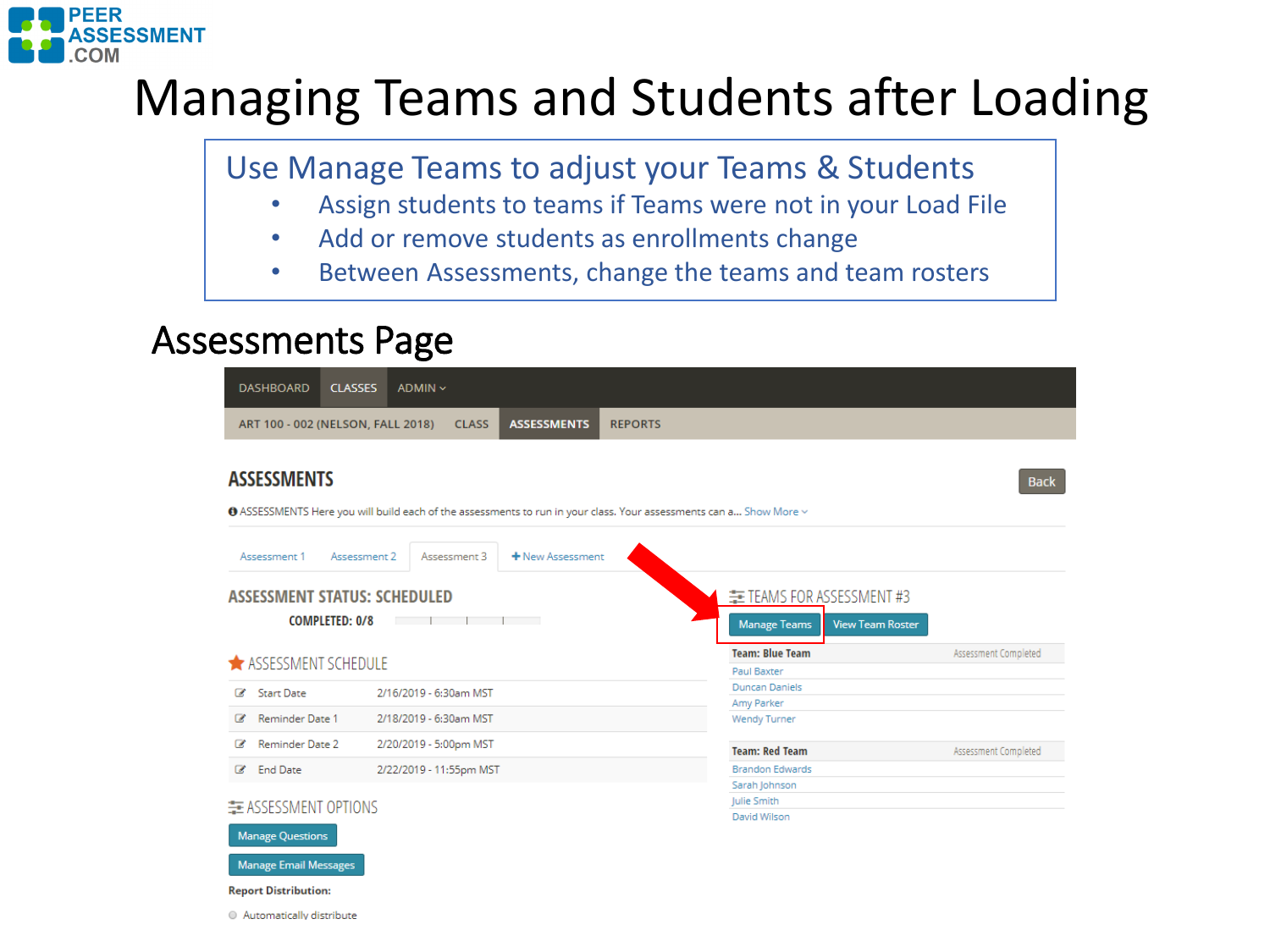

### Manage Teams page

**DASHBOARD CLASSES** ADMIN ~ ART 100 - 002 (NELSON, FALL 2018) **CLASS REPORTS ASSESSMENTS** 

#### **MANAGE TEAMS**

❶ TEAMS This page allows you to manage the students and teams related to a given assessment. If studen... Show More  $\vee$ 

Assessment: 3  $\overline{\phantom{a}}$ **Reassign Teams Create New Team Add New Student** 

Click student name or team name to edit.

Displaying 1-8 of 8

| Team $\triangle$ | Student $\div$         | Email $\triangleq$       |
|------------------|------------------------|--------------------------|
| <b>Blue Team</b> | <b>Wendy Turner</b>    | WendyTurner@gmail.com    |
| <b>Blue Team</b> | Duncan Daniels         | DuncanDaniels@gmail.com  |
| <b>Blue Team</b> | <b>Paul Baxter</b>     | PaulBaxter@gmail.com     |
| <b>Blue Team</b> | Amy Parker             | AmyParker@gmail.com      |
| <b>Red Team</b>  | Sarah Johnson          | SarahJohnson@gmail.com   |
| <b>Red Team</b>  | Julie Smith            | JulieSmith@gmail.com     |
| <b>Red Team</b>  | David Wilson           | DavidWilson@gmail.com    |
| <b>Red Team</b>  | <b>Brandon Edwards</b> | BrandonEdwards@gmail.com |

**Download Team Roster** 

**Back** 

 $\boldsymbol{\mathrm{v}}$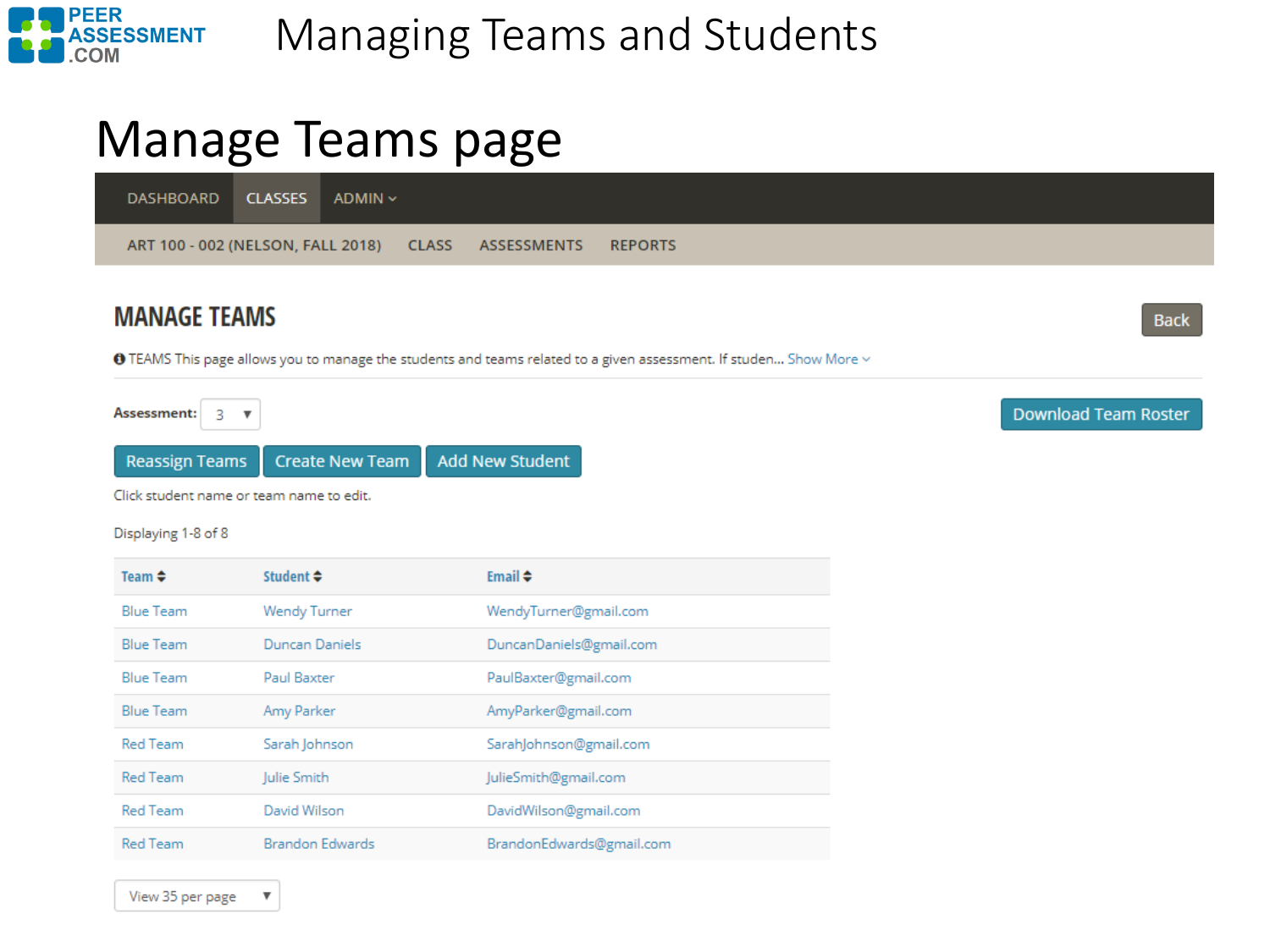

**MANAGE TEAMS** 

# Manage Teams page

#### *Functional View*

### Managing Teams & Students

● TEAMS This page allows you to manage the students and teams related to a given assessment. If studen... Show More  $\vee$ 

| Assessment:<br>3                                         |                                          | Changes will affect this assessment |                             |                            | <b>Download Team Roster</b> |
|----------------------------------------------------------|------------------------------------------|-------------------------------------|-----------------------------|----------------------------|-----------------------------|
| <b>Reassign Teams</b>                                    | <b>Create New Team</b>                   | <b>Add New Student</b>              |                             |                            |                             |
| Click studer t name or team name to edit.                |                                          |                                     |                             |                            |                             |
|                                                          | <b>ADD TEAM</b>                          | ×                                   |                             | <b>ADD STUDENT</b>         | $\times$                    |
|                                                          | <b>Team Name</b>                         |                                     |                             | <b>Email</b>               |                             |
|                                                          |                                          |                                     |                             |                            |                             |
|                                                          | <b>Notes</b>                             |                                     |                             | <b>First Name</b>          |                             |
|                                                          |                                          |                                     |                             |                            |                             |
|                                                          |                                          |                                     |                             | <b>Last Name</b>           |                             |
|                                                          | Save                                     | Save & Add Another<br>Cancel        |                             | <b>Student ID</b><br>Team  |                             |
| <b>REASSIGN TEAMS</b>                                    |                                          |                                     |                             | Unassigned                 | $\overline{\mathbf{v}}$     |
| Assessment:<br>$\mathbf{1}$<br>$\boldsymbol{\mathrm{v}}$ |                                          |                                     |                             | <b>Notes</b>               |                             |
| <b>Team</b>                                              | <b>Student</b>                           | <b>Email</b>                        |                             |                            |                             |
| $\boldsymbol{\mathrm{v}}$<br>Team-A                      | <b>Bill Smith</b>                        | BillSmith@boisestate.edu            |                             |                            |                             |
| Team-A                                                   | Susan Jones<br>$\boldsymbol{\mathrm{v}}$ | SusanJones@boisestate.edu           |                             | <b>■</b> Active            |                             |
| Team-A                                                   | Kim Steele<br>▼                          | KimSteele@boisestate.edu            |                             | Save & Add Another<br>Save | Cancel                      |
| Team-B                                                   | Jane Anders<br>▼                         | JaneAnders@boisestate.edu           |                             |                            |                             |
| Team-B                                                   | Liam Hill<br>$\overline{\mathbf{v}}$     | LiamHill@boisestate.edu             | To Remove student from this |                            |                             |
| <b>Save Team Assignments</b>                             | Cancel                                   |                                     | assessment(s), uncheck box. |                            |                             |